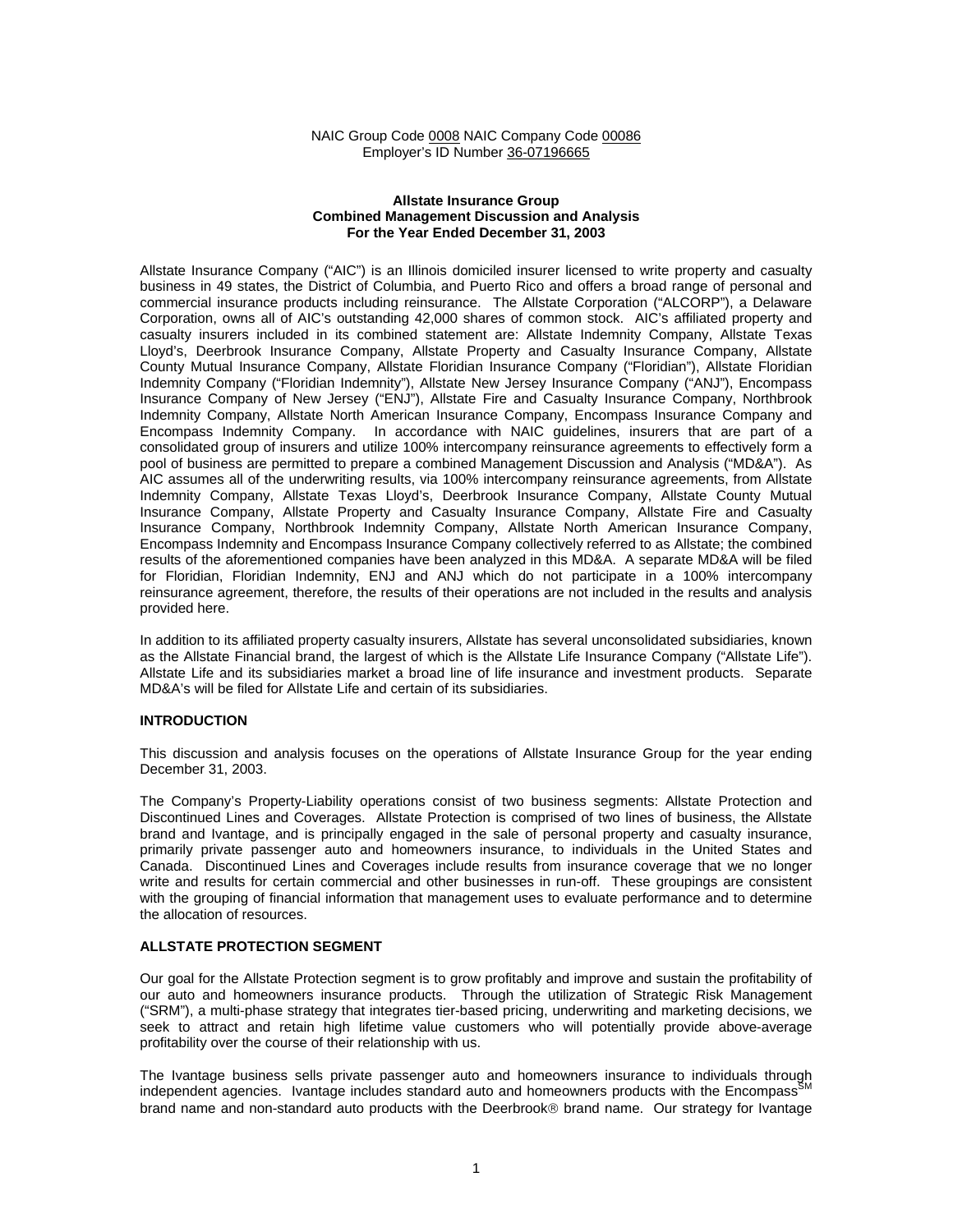focuses on improving profitability for both Encompass and Deerbrook, and growing in select markets, in part by using SRM.

The tier-based pricing and underwriting used in SRM produces a broader range of premiums that is more refined than the range generated by our pre-SRM standard/non-standard model that we used and it is designed to enhance both our competitive position and profit potential for these customers.

Our rating plans for private passenger auto insurance are no longer consistently segregated into standard plans and non-standard plans. In some states, we have implemented SRM and modified our underwriting criteria in a way that allows us to write what may be considered both standard and non-standard business with one rating plan, which may also be considered a standard rating plan designed to accommodate nonstandard risks. As the implementation of SRM continues, the distinctions between standard and nonstandard may become less important in certain states, depending upon how SRM is implemented. For this reason we are shifting our managerial focus to auto, including standard auto and non-standard auto. Generally, standard auto customers are expected to have lower risks of loss than non-standard auto customers.

For Allstate brand standard auto and homeowners business written under SRM, our results indicate an increase in retention and a shift toward more customers who we consider high lifetime value and who have lower loss ratios. The impact of SRM on our non-standard business has been less pronounced because the impact has been mitigated by the effect of other non-standard business initiatives, and as described above, because the implementation of SRM has meant that in some states we write what may be considered both standard and non-standard business with one rating plan.

Because the implementation of SRM began in 1999 and has applied primarily to new business written since that time, today it accounts for about 35% of total premiums written. This amount will continue to increase since over 75% of new business is written using SRM rating plans.

Another element of our strategy for our homeowners insurance business is to target customers whose risk of loss provides the best opportunity for profitable growth, including managing exposure on policies in areas where the potential loss from catastrophes exceeds acceptable levels.Homeowners product pricing is typically intended to establish returns that we deem acceptable over a long-term period of years. Losses, including losses from catastrophic events and weather-related losses (such as wind, hail, lightning and freeze events not meeting our criteria to be declared a catastrophe), are accrued on an occurrence basis within the policy period. Therefore, in any reporting period, loss experience from catastrophic events and weather-related losses may contribute to negative or positive underwriting performance relative to the expectations we incorporated into the products' pricing. Accordingly, homeowners products are more capital intensive than other personal lines of products.

Allstate Protection's goal is to achieve pricing targets comprising a competitive combined ratio and return on equity. Our primary strategies to achieve this goal include continuing our efforts to seek approval for rate changes for all Allstate Protection products in all jurisdictions where we believe such changes are needed and can be obtained, and to pursue other actions affecting our profitability such as improving our underwriting and claims processes.

#### **DISCONTINUED LINES AND COVERAGES SEGMENT**

Discontinued Lines and Coverages includes results from insurance coverage that we no longer write and results for certain commercial and other businesses in run-off. We have assigned management of this segment to a designated group of professionals with expertise in claims handling, policy coverage interpretation and exposure identification. Our exposure to asbestos, environmental and other discontinued lines claims arises in this segment.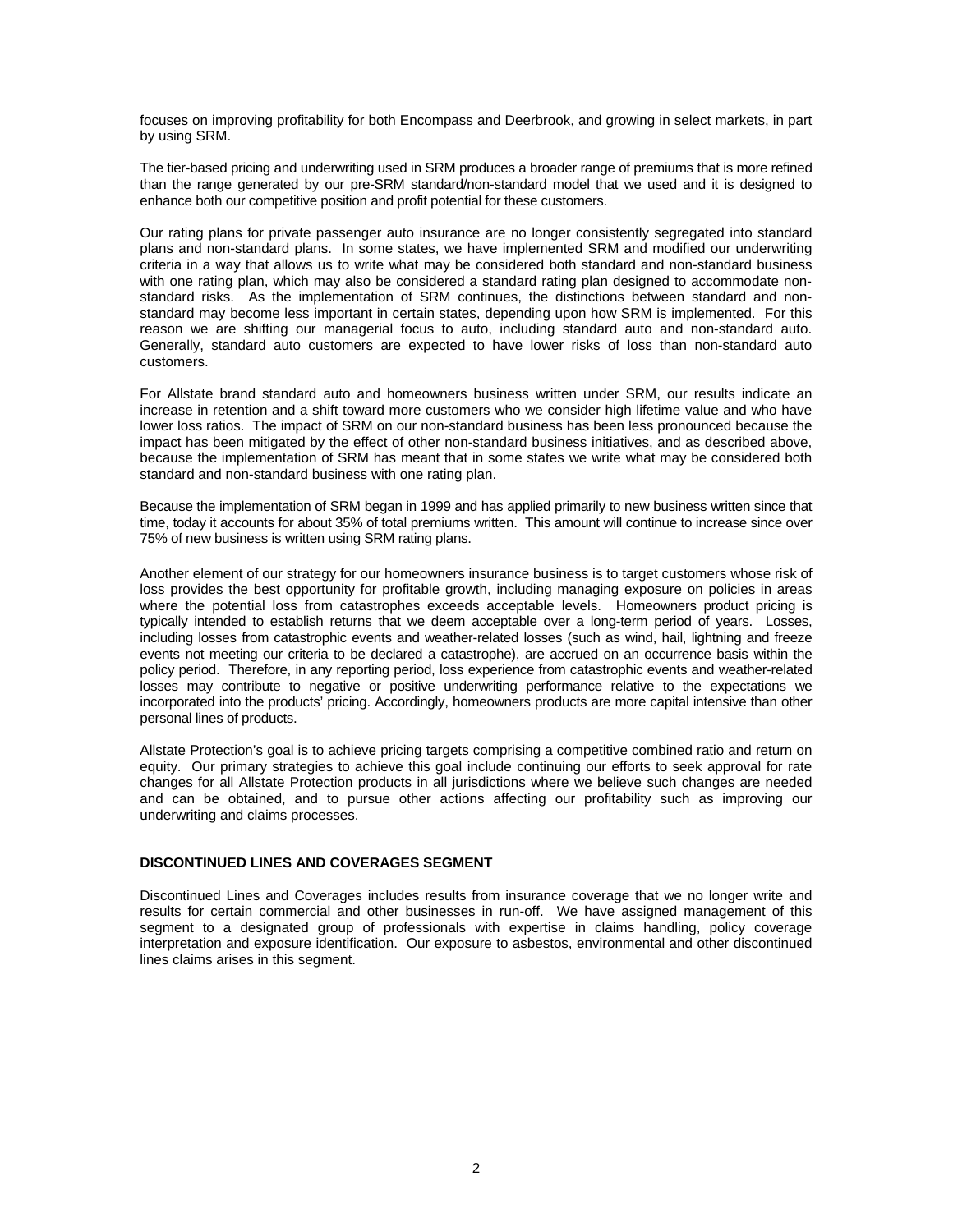## **FINANCIAL POSITION**

## **Cash and Invested Assets**

The investment strategy emphasizes safety of principal and consistency of income within a total return framework. This approach is designed to ensure financial strength and stability for paying claims while maximizing economic value and surplus growth. The method for achieving this goal is based on a strategic asset allocation model, which takes into account the nature of the liabilities and risk tolerance as well as the risk/return parameters of various asset classes. This modeling, along with duration and liquidity considerations, is the guide for our asset allocation. On a tactical basis, decisions are made based on analysis of relative value opportunities across markets. Performance is measured against outside benchmarks as target allocation weights. Reviews of the portfolio are conducted regularly, including a portfolio monitoring process that identifies securities that are impaired on an other than temporary basis. This approach to balancing total return management with income needs and risk tolerances has produced competitive returns over time.

The composition of the investment portfolio at December 31, 2003 is presented in the table below.

| (in millions)          | 2003         | <b>Percent</b><br>to total |      |
|------------------------|--------------|----------------------------|------|
| <b>Bonds</b>           | \$<br>26,204 | 70.0                       | $\%$ |
| Preferred stock        | 376          | 1.0                        |      |
| Common stock           | 9,323        | 24.9                       |      |
| <b>Real Estate</b>     | 340          | 1.0                        |      |
| Mortgage Loans         | 64           |                            |      |
| Short-term investments | 647          | 1.8                        |      |
| Other                  | 471          | 1.3                        |      |
| Total                  | \$<br>37,425 | 100.0                      | %    |

Total investments increased to \$37.43 billion at December 31, 2003 from \$32.74 billion at December 31, 2002, due to positive cash flows from operations and increased unrealized gains on common stock, partially offset by dividends paid by AIC to The Allstate Corporation. The Company generally holds its bonds to maturity, but has classified all bonds as available for sale to allow maximum flexibility in portfolio management.

Municipal bonds, including tax-exempt and taxable securities, comprise \$18.21 billion or 69.5% of the Company's bond portfolio at December 31, 2003. Investment grade municipal bonds represent approximately 94.7% of the total and the remainder are primarily private placement bonds.

Corporate obligations that are publicly issued totaled \$2.47 billion at December 31, 2003 compared to \$2.13 billion at December 31, 2002. As of December 31, 2003, the bond portfolio contained \$564 million of privately placed corporate obligations, compared with \$458 million at December 31, 2002. The benefits of privately placed securities when compared to publicly issued securities are generally higher yields, improved cash flow predictability through pro-rata sinking funds on many bonds, and a combination of covenant and call protection features designed to better protect the holder against losses resulting from credit deterioration, reinvestment risk and fluctuations in interest rates. A disadvantage of privately placed securities when compared to public securities is relatively reduced liquidity.

At December 31, 2003 and 2002, \$2.87 billion and \$2.63 billion, respectively, of the bond portfolio was invested in mortgage-backed securities ("MBS"). In our MBS portfolio, the credit risk associated with MBS is mitigated due to the fact that the portfolio consists primarily of securities that were issued by, or have underlying collateral that is guaranteed by, U.S. government agencies or U.S. government sponsored entities. The MBS portfolio is also subject to interest rate risk since the price volatility and ultimate realized yield are affected by the rate of repayment of the underlying mortgages. We attempt to limit interest rate risk on these securities by investing a portion of the portfolio in securities that provide prepayment protection.

The bond portfolio contained \$1.39 billion and \$2.60 billion of asset-backed securities ("ABS") at December 31, 2003 and 2002. The ABS portfolio is subject to credit and interest rate risk. Credit risk is mitigated by monitoring the performance of the collateral. Approximately 99.6% of the ABS portfolio is rated investment grade. The ABS portfolio is subject to interest rate risk since the price volatility and ultimate realized yield are affected by the rate of repayment of the underlying assets. Approximately 39.0% of the Company's ABS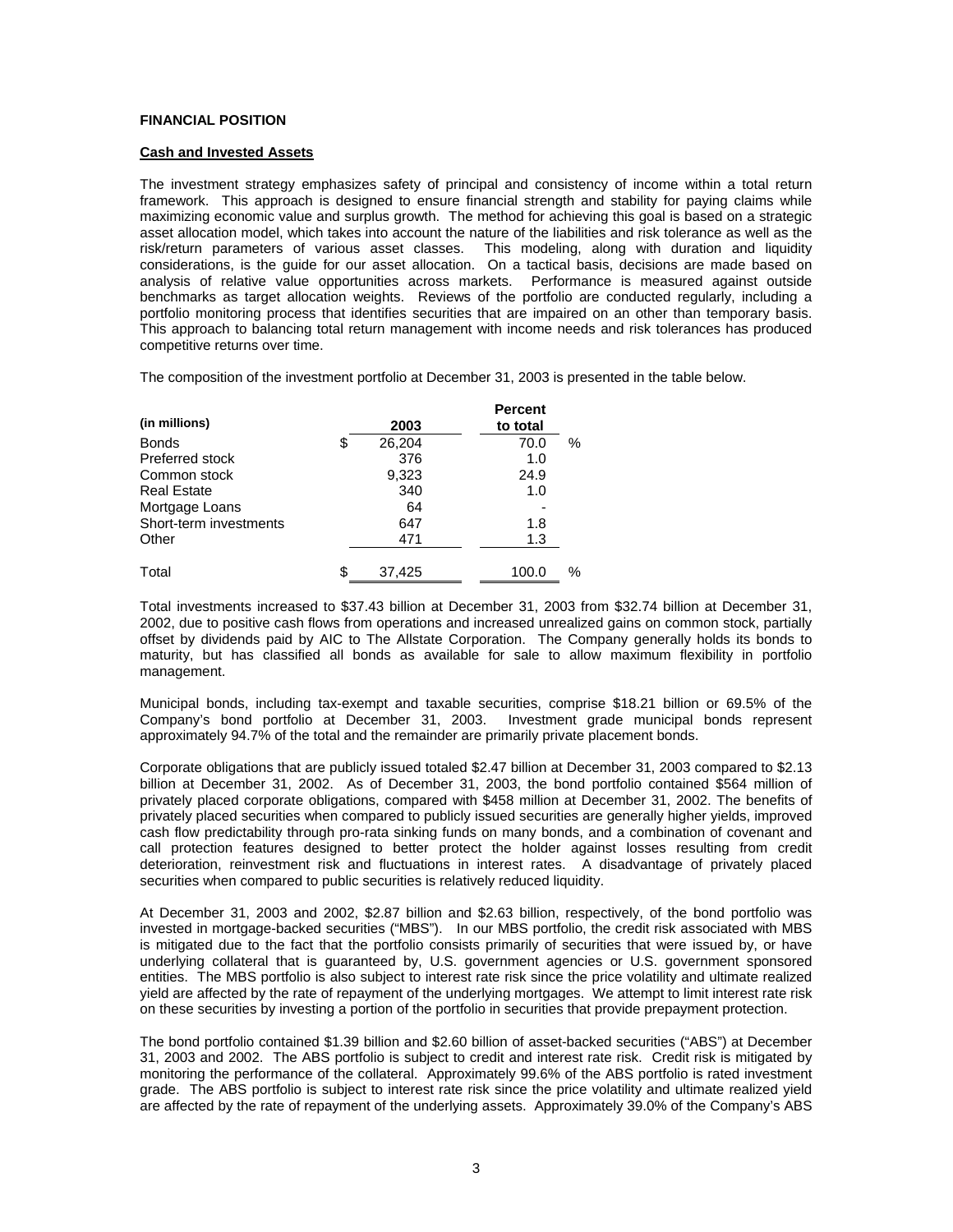portfolio is invested in securitized credit card receivables. The remainder of the portfolio is primarily backed by securitized home equity and auto loans.

At December 31, 2003, approximately 94.6% of the Company's consolidated bond portfolio was rated investment grade, which is defined as a security having a rating from The National Association of Insurance Commissioners ("NAIC") of 1 or 2, a Moody's equivalent rating of Aaa, Aa, A or Baa, or a comparable Company internal rating.

**Equity Securities** Equity securities include common and preferred stocks, and investments in affiliates. The increase is attributable to higher unrealized net capital gains during 2003, new money from operations and an increase in the underlying book value of Allstate Life and Allstate Insurance Company of Canada.

**Mortgage Loans** Allstate's investment in mortgage loans decreased from \$75 million at December 31, 2002 to \$64 million at December 31, 2003. The decrease is a result of the Company no longer investing in new loans; however, there are approximately 10 loans of significance remaining in the portfolio.

**Short-Term Investments** Our short-term investment portfolio was \$649 million and \$951 million at December 31, 2003 and 2002, respectively. We invest available cash balances primarily in taxable shortterm securities having a final maturity date or redemption date of one year or less.

We also participate in securities lending, primarily as an investment yield enhancement, with third parties such as brokerage firms. We obtain collateral in an amount equal to 102% and 105% of the fair value of domestic and foreign securities, respectively, and monitor the market value of the securities loaned on a daily basis with additional collateral obtained as necessary. The cash we receive is subsequently invested and included in short-term and bond investments, and an offsetting liability is recorded in other liabilities. At December 31, 2003, the amount of securities lending collateral reinvested in short-term investments had a carrying value of \$298 million. This compares to \$638 million at December 31, 2002.

## **Other Assets**

Other invested assets decreased \$167 million, or 26.1%, from prior year primarily due to investments paid down or sold. Investment income due and accrued increased \$60 million, or 14.4%, primarily due to an increase in subsidiary dividends receivables from Allstate Life Insurance Company. Net deferred tax asset balance decreased \$184 million, or 15%, due to the pension liability. Other assets increased \$119 million, or 70%, primarily due to aggregate write-ins for other than invested assets. The increase was due to the admission of \$68 million in pension intangible assets and the purchase of \$50 million in additional Company Owned Life Insurance ("COLI").

# **Reserves for Losses and Loss Adjustment Expenses**

Reserves for losses and loss adjustment expenses increased \$671 million, or 5% from \$13,323 million in 2002 to \$13,994 million in 2003.

#### **Other Liabilities**

Taxes, licenses and fees increased \$26 million, or 13.8% due to increased state premium taxes resulting from increased written premiums. Current federal income tax payable increased \$219 million, or 100%. In 2002, current federal income tax was in a recoverable position. The change in this account was due to the change in underwriting income. Borrowed money increased \$262 million, or 100% due to the investment decision to expand the dollar-roll program in 2003. Advance premiums increased \$204 million, or 44.5% due to a change in reporting premiums received prior to the policy effective date. The mechanized billing system records a premium receivable and advance premium for the difference between the total policy premium amount and cash payment for premiums received prior to the policy effective date. An adjustment was made as of December 31, 2003 to reduce the gross-up of premium receivable and advance premium. Accounts payable increased \$122 million. The balance in accounts payable primarily consisted of CNA salvage and subrogation amounts, accounts payable for the restricted stock plan and other payables.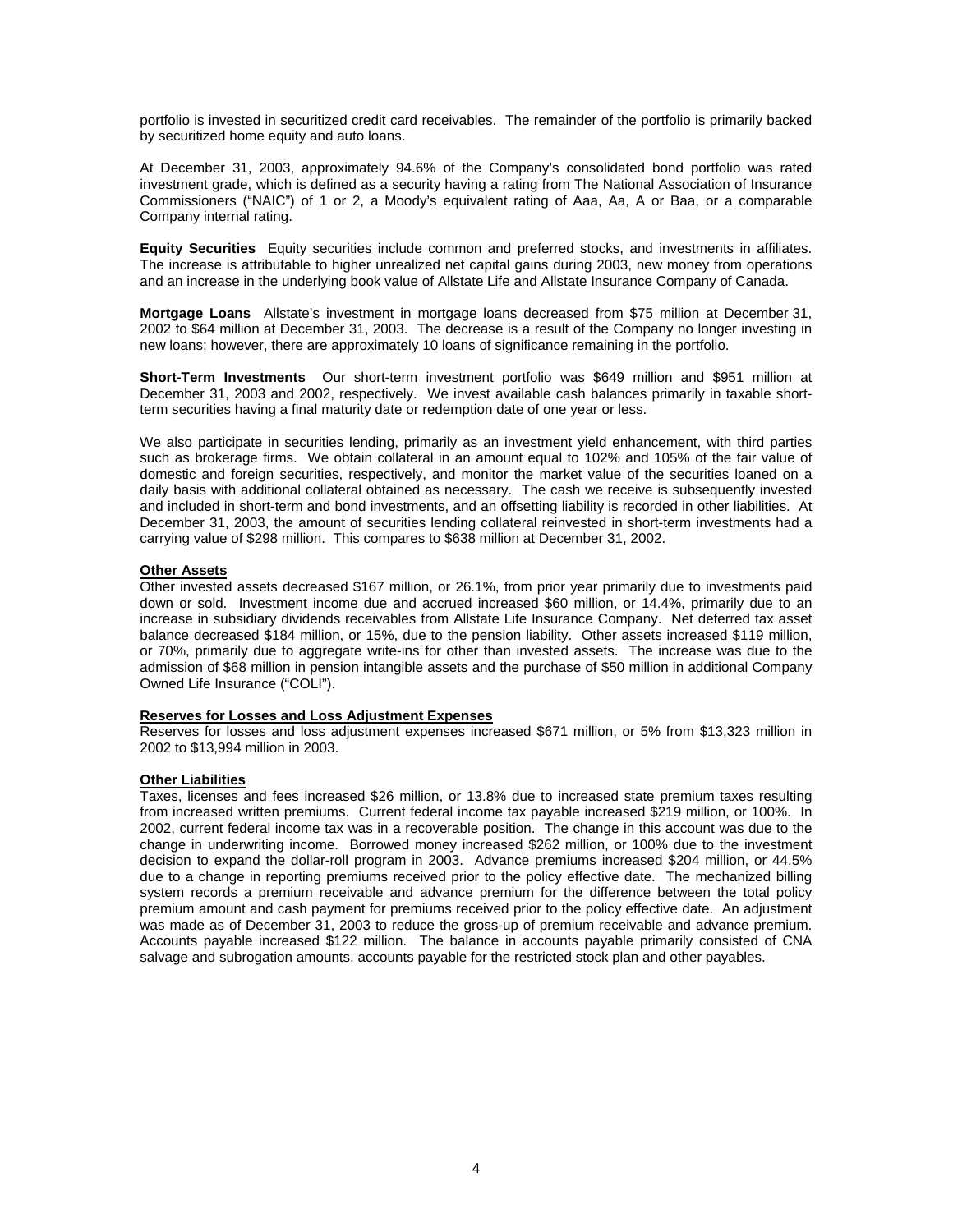## **Capital and Surplus**

The following table summarizes Allstate's capital resources at the end of the last two years.

| (in millions)                                 | 2003   | 2002   |  |
|-----------------------------------------------|--------|--------|--|
| Common capital stock                          |        |        |  |
| Gross paid in and contributed surplus         | 2,166  | 2.138  |  |
| Unassigned funds (surplus)                    | 13,876 | 11,561 |  |
| Aggregate write-ins for special surplus funds | 57     | 60     |  |
|                                               |        |        |  |
| Total surplus as regards policyholders        | 16,103 | 13.763 |  |

Total surplus as regards policyholders increased \$2.34 billion to \$16.10 billion in 2003 from \$13.76 billion in 2002. Reflected in the change were increases in net income of \$1.3 billion and unrealized capital gains of \$1.29 billion. During 2003, the Company made contributions of \$851 million to its qualified pension plans. The effects of these contributions decreased the minimum pension liability net of tax by \$430 million, however, surplus did not increase because the amounts resulted in an increase to prepaid pension assets, which were non-admitted, by the amount of the contributions.

## **RESULTS OF OPERATIONS**

| (in millions)                                                                               | 2003         | 2002         |
|---------------------------------------------------------------------------------------------|--------------|--------------|
| Premiums earned                                                                             | \$<br>22,525 | \$<br>21,415 |
| Losses incurred                                                                             | 13,292       | 13,608       |
| Loss expenses incurred                                                                      | 2,675        | 2,773        |
| Other underwriting expenses incurred                                                        | 5,733        | 5,242        |
| Total underwriting deductions                                                               | 21,700       | 21,623       |
| Net underwriting gain or (loss)                                                             | 825          | (208)        |
| Net investment income earned (net of expenses of \$1,583 and \$1,188)                       | 1,772        | 1,757        |
| Net realized capital gains or (losses)                                                      | 272          | (454)        |
| Net investment gain or (loss)                                                               | 2,044        | 1,303        |
| Total other income                                                                          | 247          | 259          |
| Net income, after dividends to policyholders but before federal and foreign<br>income taxes | 3,116        | 1,354        |
| Federal and foreign income taxes incurred                                                   | 389          | (76)         |
| Net income                                                                                  | \$<br>2,727  | \$<br>1,430  |

The Company experienced an underwriting gain of \$825 million during 2003 compared to a loss of \$208 million in 2002. The improvement in underwriting income in 2003 was due to increased premiums earned, declines in auto claim frequency (rate of claim occurrence) and favorable prior year reserve reestimates, partially offset by increased catastrophe losses, increased operating costs and expenses and increased current year claim severity (average cost per claim) in Allstate Protection. In discontinued lines and coverages during 2003, the underwriting results included reserve increases for asbestos totaling \$513 million. Our annual "ground up" review of reserves for asbestos, environmental, and other discontinued lines exposures resulted in an increase in asbestos reserves totaling \$441 million. During the year, asbestos reserves were also increased \$34 million due to new information received for two manufacturing insureds in bankruptcy, and by \$38 million for an excess insurance policyholder who submitted new and unanticipated claims that were for previously not designated, and therefore unexpected, coverage years. Reserves for uncollectible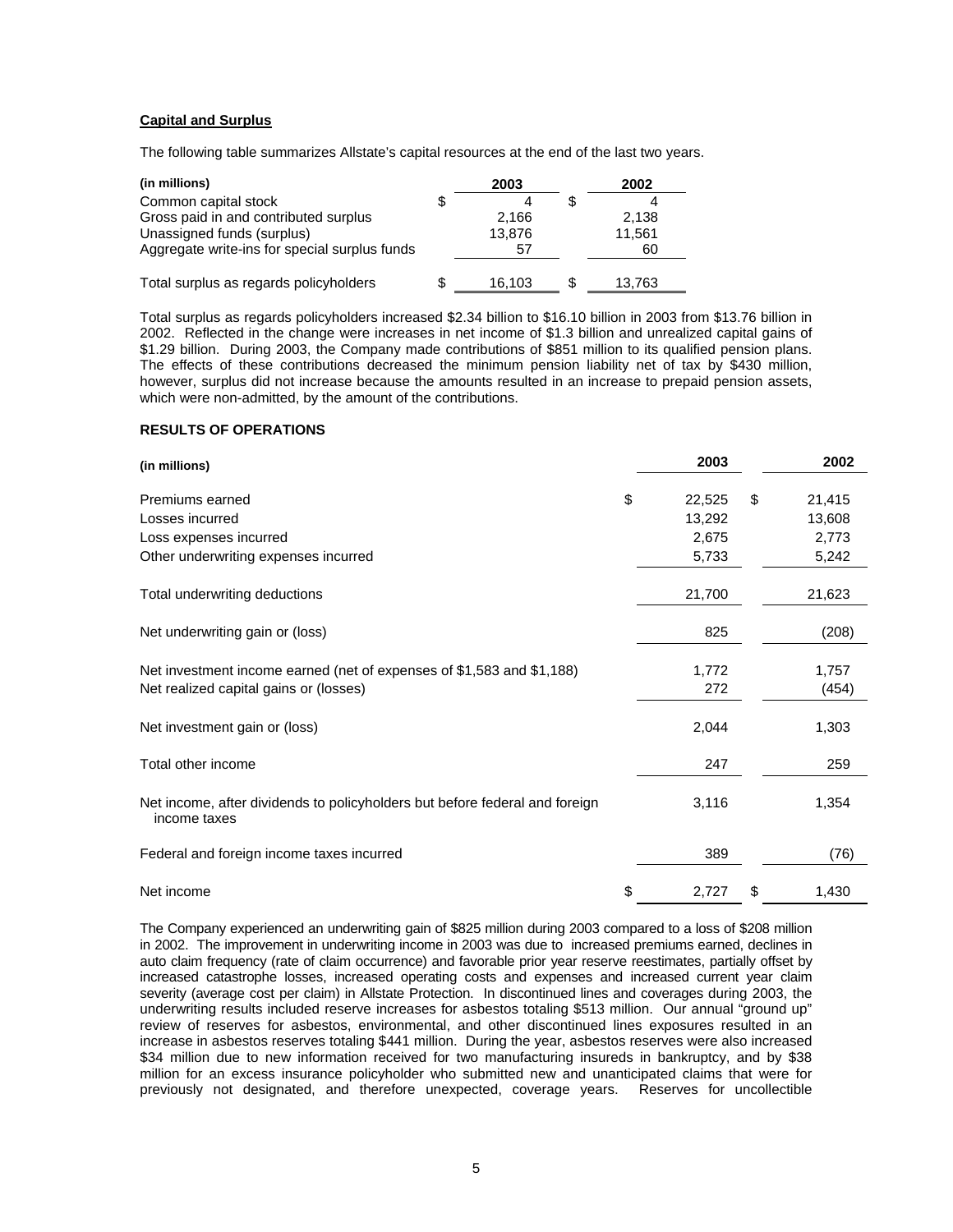reinsurance recoverable and bad debts were increased by \$26 million. The cost of administering claims settlements totaled \$23 million for the year ended December 31, 2003.

In 2002, the underwriting loss was also primarily due to our annual review of reserves for asbestos, environmental and other discontinued lines exposures. Results included an increase in reserves totaling \$231 million, including increases for asbestos of \$121 million, environmental of \$26 million, other discontinued lines of \$45 million, and costs of administering claim settlements and miscellaneous run-off exposures of \$39 million.

Changes in auto current year claim severity are generally influenced by inflation in the medical and auto repair sectors of the economy. We mitigate these effects through various loss management programs. Injury claims are affected largely by medical cost inflation while physical damage claims are affected largely by auto repair cost inflation and used car prices. Our rate of increase in incurred injury claim severity during 2003 was lower than the relevant medical cost indices, while during 2002 it was higher than the relevant medical cost indices. We believe our claim settlement initiatives, such as improvements to the claim settlement process, medical management programs, the use of special investigative units to detect fraud and handle suspect claims, litigation management and defense strategies, as well as various loss management initiatives underway, contribute positively to the mitigation of injury severity trends. However, auto injury claim severity could offset the success of these programs as was seen in 2002; therefore, we will continue to pursue claim mitigation programs and profitability actions such as rate increases.

For auto physical damage coverages, we monitor our rate of increase in average cost per claim against a weighted average of the Body Work price index and the Used Car price index. In 2003 and 2002, our rate of increase in incurred physical damage current year claim severity was generally higher than the weighted index. We believe that results can be favorably impacted by the application of enhanced claim settlement practices for auto physical damage claims. Accordingly, we continue to pursue various loss management initiatives that we expect to contribute positively to the mitigation of physical damage severity trends. However, during 2003 and 2002 the increase in auto physical damage claim severity more than offset the success of these programs.

Changes in homeowners current year claim severity are generally influenced by inflation in the cost of building materials, the cost of construction and property repair services, the cost of replacing home furnishings and other contents, the types of claims that qualify for coverage, and other economic and environmental factors. In 2003 we experienced a decline in homeowners severity while in 2002 we experienced an increase. Additional losses in 2002 were due to an increase in the volume of mold claims in Texas. We employ various loss management programs to mitigate the effect of these factors; however, homeowners severity may increase, offsetting the success of these programs. We have also taken numerous actions that we expect to contribute to profitable trends in the homeowners loss ratio. For example, we have implemented policy language in Texas and the majority of other states limiting payments for mold claims to \$5,000 for specified remediation of mold that results from a covered water loss.

The increase in the expense ratio in 2003 was due to higher agent incentives, marketing expenditures, charitable contributions and employee-related expenses.

#### **Catastrophe Losses**

Catastrophe losses are an inherent risk of the property-liability insurance industry that have contributed, and will continue to contribute, to potentially material year-to-year fluctuations in our results of operations and financial position. We define a "catastrophe" as an event that produces pre-tax losses before reinsurance in excess of \$1 million and involves multiple first party policyholders, or an event that produces a number of claims in excess of a preset, per-event threshold of average claims in a specific area, occurring within a certain amount of time following the event. Catastrophes are caused by various natural events including earthquakes, wildfires, tornadoes, hailstorms, hurricanes, tropical storms, high winds and winter storms. We are also exposed to human-made catastrophic events, such as certain acts of terrorism or industrial accidents. The nature and level of catastrophes in any period cannot be predicted.

We include catastrophe losses in property-liability claims and claims expense. As a result, catastrophe losses affect both our underwriting results and loss ratios. During 2003, catastrophe losses totaled \$1.48 billion, compared to catastrophe losses of \$725 million in 2002.

Over time we have limited our aggregate insurance exposure to catastrophe losses in certain regions of the country that are subject to high levels of natural catastrophes. Actions we have taken to limit our exposure include restricting the amount and location of new business; limiting the availability of certain policy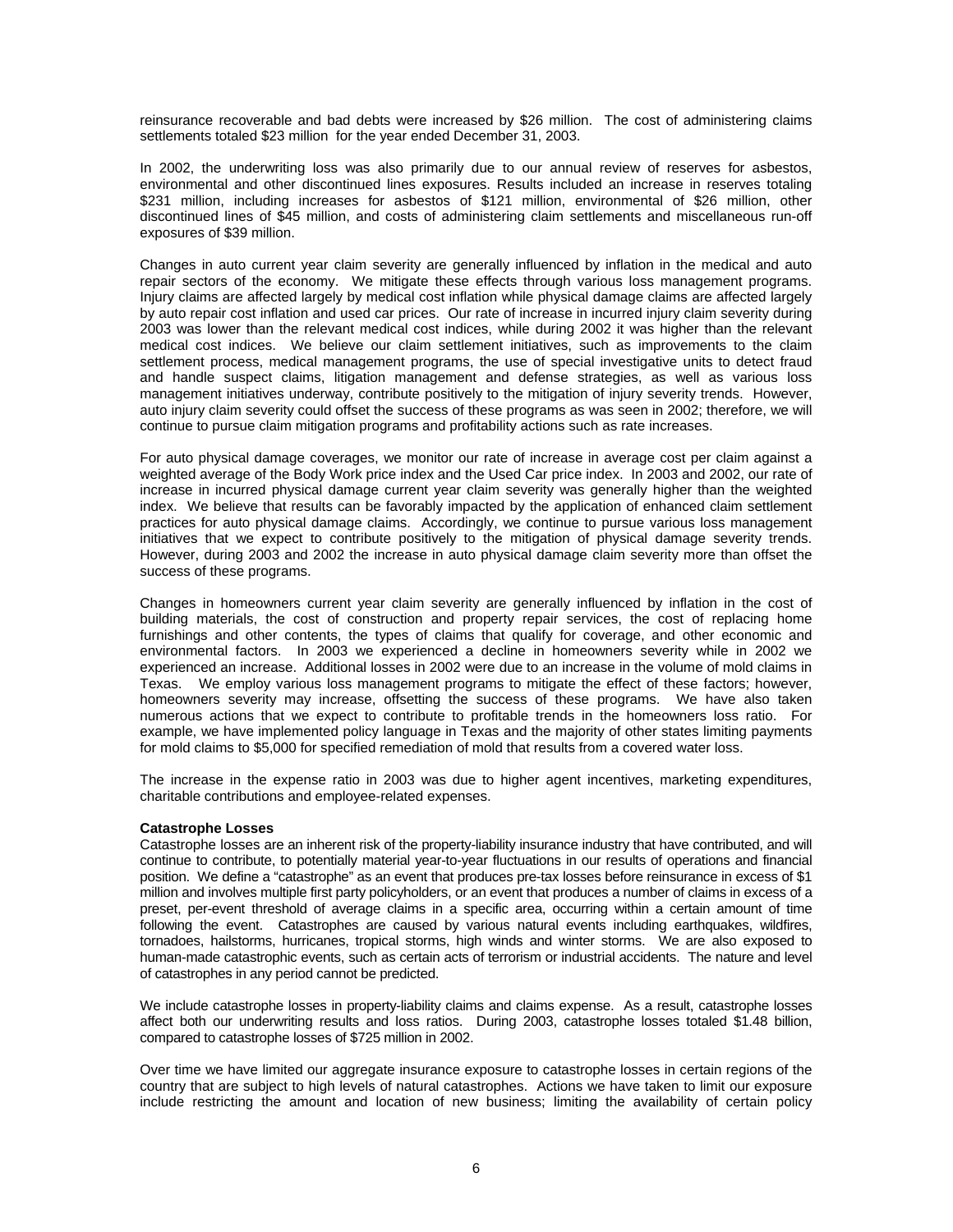coverages; employing policy brokering; and increasing our participation in catastrophe pools. However, the impact of these actions may be mitigated by the effect of state insurance laws and regulations and by the effect of competitive considerations. We have also requested and received rate increases and have expanded the use of hurricane, tropical cyclone and earthquake deductibles in certain regions that are subject to high levels of catastrophes.

We consider the greatest areas of potential catastrophe losses due to hurricanes to be major metropolitan centers near the eastern and gulf coasts of the United States, and the greatest areas of potential catastrophe losses due to earthquakes to be California, areas surrounding the New Madrid fault system in the Midwest and faults in and surrounding Seattle, Washington and Charleston, South Carolina.

#### **Pre-tax net investment income**

Pre-tax net investment income increased slightly from \$1.76 billion in 2002 to \$1.77 billion in 2003. The increase was due to higher portfolio balances resulting from positive cash flows from operations, mostly offset by lower portfolio yields. The average investment yield decreased 50 basis points to 4.71% at December 2003 from 5.21% at December 2002.

## **After-tax realized capital gains and losses**

After-tax realized capital gains and losses were \$178 million in 2003 compared to (\$295) million in 2002. The following table presents the factors driving the realized capital gains and losses results.

| ( in millions)                                    |    | 2003 |     | 2002  |
|---------------------------------------------------|----|------|-----|-------|
| Investment write-downs                            | \$ | '57  | S   | (68)  |
| Sales                                             |    | 239  |     | (106) |
| Valuation of derivative instruments               |    | (4)  |     | (121) |
|                                                   |    |      |     |       |
| Total after-tax realized capital gains and losses | S. | 178  | \$. | (295) |

The increases in after-tax net realized capital gains and losses was primarily due to a \$363 million decrease in common stock trading losses and \$181 million decrease in net losses on treasury futures. The 2002 losses from trading stock were due to the effect of a sales program.

## **CASH FLOW AND LIQUIDITY**

The following table summarizes cash flow.

| (in millions)                                     | 2003     | 2002    |
|---------------------------------------------------|----------|---------|
| Net cash from operations                          | 3.513    | 1.831   |
| Net cash from investments                         | (2, 166) | (1,839) |
| Net cash from financing and miscellaneous sources | (1.581)  | 62      |
|                                                   |          |         |
| Net change in cash and short-term investments     | (234)    | 54      |

The Company's operations typically generate substantial positive cash flows from operations as most premiums are received in advance of the time when claim and benefit payments are required. These positive operating cash flows are expected to continue to meet the liquidity requirements of the Company. Higher operating cash flows in 2003 and 2002 were primarily due to increased underwriting income. In 2003, operating cash flows were also impacted by contributions made to our defined benefit pension plans. Cash used in investing activities increased in 2003 and 2002 as higher operating cash flows were invested in the fixed income and equity portfolios. Cash flows are also impacted by dividends paid by AIC to ALCORP. These dividends totaled \$1.29 billion and \$675 million in 2003 and 2002, respectively.

## **Dividends**

The ability of the Company to pay dividends is dependent on business conditions, income, cash requirements, receipt of dividends and other relevant factors. The payment of shareholder dividends by the Company without the prior approval of the state insurance regulator is limited to formula amounts based on net income and capital and surplus as specified under Illinois insurance law. The maximum amount of dividends the Company can distribute during 2004 without prior approval of the IL DOI is \$2.71 billion. Dividends are not cumulative.